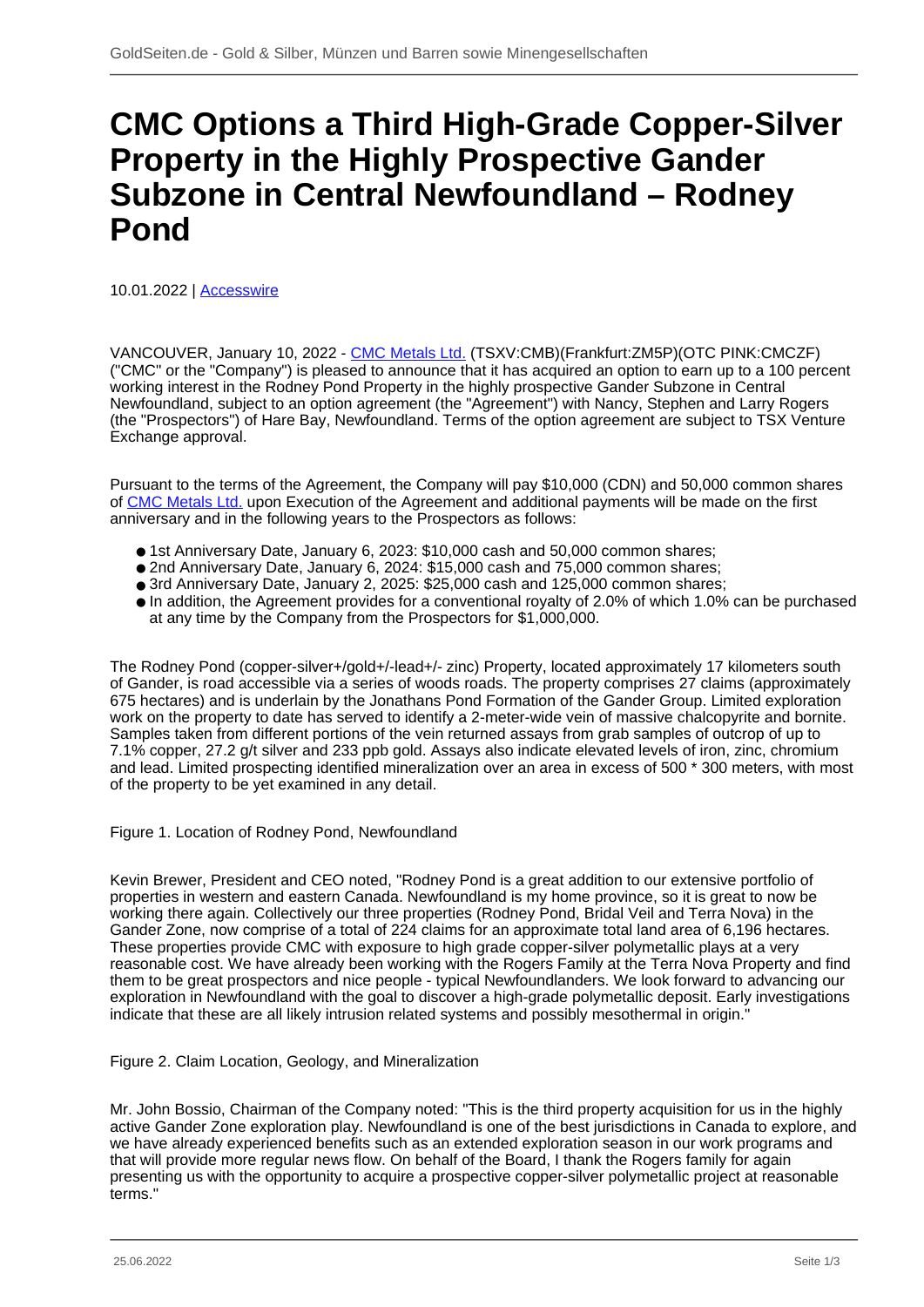## Figure 3. Image from Vein on the Rodney Pond

Detailed property information and a map of the sample locations will be posted in the near future on our website at www.cmcmetals.ca. A figure on the location of the property is included in this release.

## Qualified Person

Kevin Brewer, a registered professional geoscientist in BC, Yukon and Newfoundland, is the Company's President and CEO, and Qualified Person (as defined by National Instrument 43101). He has approved the technical information reported herein. The Company is committed to meeting the highest standards of integrity, transparency and consistency in reporting technical content, including geological reporting, geophysical investigations, environmental and baseline studies, engineering studies, metallurgical testing, assaying and all other technical data.

About CMC Metals Ltd.

[CMC Metals Ltd.](/minen/3044--CMC-Metals-Ltd) is a growth stage exploration company focused on opportunities high graded polymetallic deposits in Yukon, British Columbia and Newfoundland and Labrador. Our silver-lead-zinc prospects in the Rancheria Silver District include the Silver Hart Deposit and Blue Heaven claims (the "Silver Hart Project") in Yukon, and Rancheria South, Amy and Silverknife claims (the "Rancheria South Project") in British Columbia. Our polymetallic projects with potential for copper-silver-gold and other metals include Logjam (Yukon), Bridal Veil and Terra Nova (both in Newfoundland).

On behalf of the Board:

"John Bossio"

John Bossio, Chairman [CMC Metals Ltd.](/minen/3044--CMC-Metals-Ltd)

For Further Information and Investor Inquiries:

Kevin Brewer, P. Geo., MBA, B.Sc. (Hons), Dip. Mine Eng. President, CEO and Director Tel: (604) 670-0019 kbrewer80@hotmail.com Suite 615-800 West Pender St. Vancouver, BC V6C 2V6

To be added to CMC's news distribution list, please send an email to info@cmcmetals.ca or contact Mr. Kevin Brewer at 604-670-0019.

Neither the TSX Venture Exchange nor its Regulation Services Provider (as that term is defined in the policies of the TSX Venture Exchange) accepts responsibility for the adequacy or accuracy of this release.

"This news release may contain certain statements that constitute "forward-looking information" within the meaning of applicable securities law, including without limitation, statements that address the timing and content of upcoming work programs, geological interpretations, receipt of property titles and exploitation activities and developments. In this release disclosure regarding the potential to undertake future exploration work comprise forward looking statements. Forward-looking statements address future events and conditions and are necessarily based upon a number of estimates and assumptions. While such estimates and assumptions are considered reasonable by the management of the Company, they are inherently subject to significant business, economic, competitive and regulatory uncertainties and risks, including the ability of the